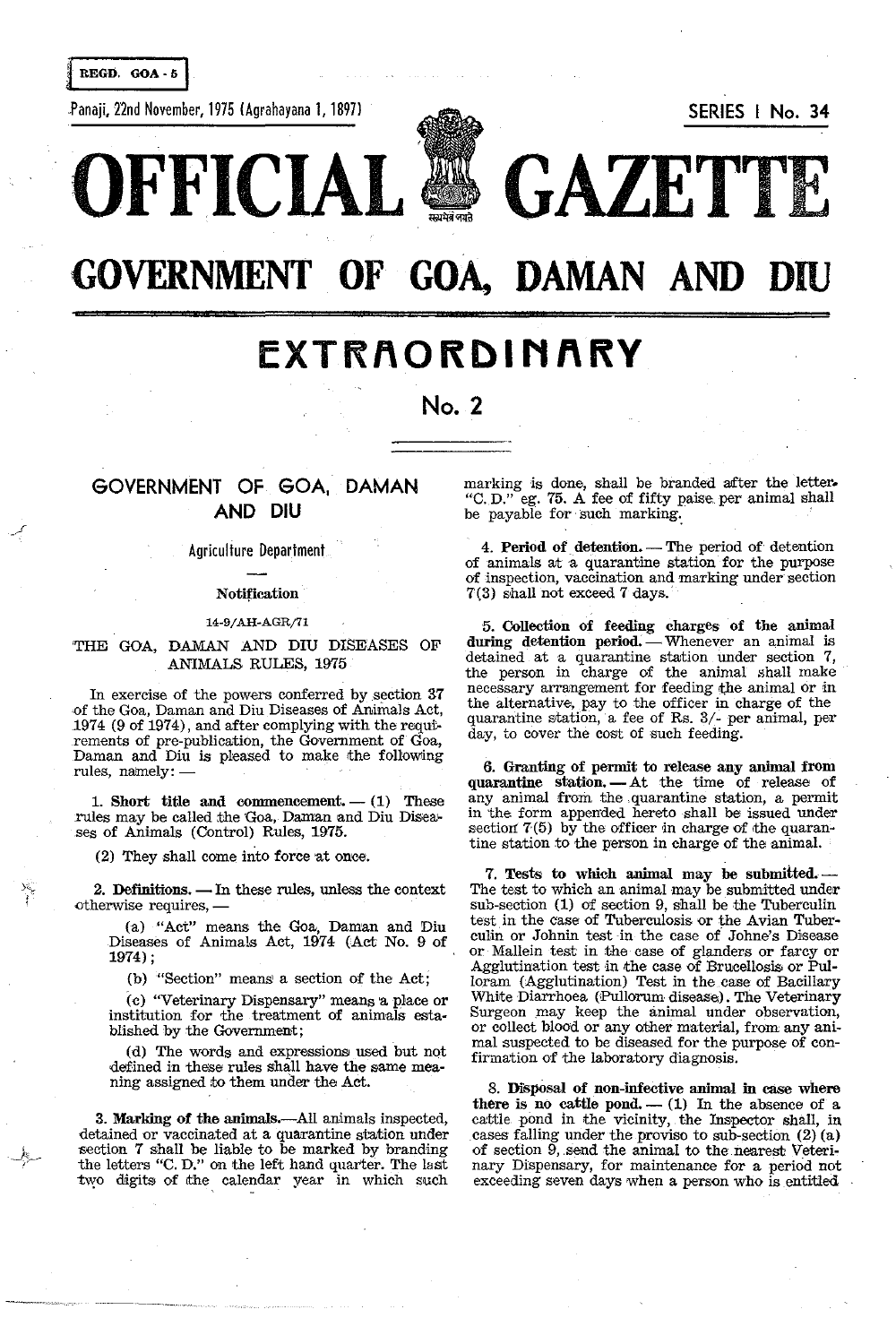to its possession cannot, in the opinion of the Inspector, be found and shall display in a conspicuous part of his office and in the said dispensary, a notice stating.

- (a) the description of the animal;
- (b) the place where it was seized;
- (c) the place where it is kept;

and shall cause proclamation of the same to be made by beat of drums in the village or area and at the market place near the place of seizure.

(2) If the animal be not claimed, within 7 days, from the date of notice under sub-rule  $(1)$ , it shall be sold by public auction by the Inspector or an officer of his establishment deputed for that purpose at such place and time and subject to such conditions as the Inspector may, by general or special order from time to time direct:

Provided that if the bid \_of any person for any animal at a public auction is, in the opinion of the Officer authorised to sell it, not a fair price, he may reject the bid, and may dispose of the animal in such manner as he thinks fit. •

9. The manner in which the affected animal is to be dealt with under section  $9(2)(b)$ . - Any animal certified under section  $9(2)$  (b) as affected with Rinderpest or Foot and Mouth Disease shall be segregated, kept under observation and treated till it dies or is declared to be non-infective. In the case of Haemorrhagic Septicaemia, Blackquarter, Anthrax, Brucellosis and South African Horse Sickness, the animal shall be segregated and kept under observation until it dies or is declared to be non-infective. In case of Rabies, Johne's Disease and Salmonellosis, the animal shall be destroyed forthwith. In case of Tuberculosis, it shall be destroyed if it is suffering from open Tuberculosis; otherwise it shall be passed after being branded on the neck with letters "C.D.T.".

10. Manner of dealing with animal which is infective, though not diseased. - If the Veterinary Surgeon certifies under section  $9$  (2) (c) that an animal is infective, though not diseased, it shall be kept under observation for a period upto 7 days and shall be further dealt with under section 9 (2) (a) or 9  $(2)$  (b), as the case may be.

11. Compensation for animals destroyed under section 10. - The compensation to be paid under section 10 in respect of any animal which has been destroyed shall be determined by a committee consisting of the Government Veterinary Officer, the Mamlatdar and a member of a; local authority nominated in this behalf by the Collector. In the case of Johne's Disease, the compensation to be paid shall be determined on the basis of the value of the animal for the purpose of meat at the time the animal was destroyed.

12. Cleansing and disinfection of vessels and vehicles.  $-$  Every vessel or vehicle to which section 16 applies shall be cleansed and disinfected at least once a month or if it is engaged in transporting affected or infective animals, at such shorter intervals as the Veterinary Surgeon may direct. The disinfection shall be carried out with one or more disinfectants specified in rule 13.

13. Cleansing and disinfection of infected premises, vessels and vehicles. - For the purpose of disinfection of any land, building or other place or any vessel or vehicle, in which an infected animal has been kept, one or more of the following disinfectants, shall be used as may be directed by the Veterinary Surgeon, namely:-

- $(I)$  Mercuric chloride 1 in 1,000.
- (ll) Milk of chloride of lime 1 in 20.
- (III) Acid carbolic solution 1 in 20.
- (IVj Formalin solution 1 per cent.
- (V) Steam.
- (VI) Formalin vapour.
- (VII) Blow-lamp.

14. Disinfection or destruction of the perishable, articles. - All perishable articles such as ropes and litter, found on any land, building, place, vessel or vehicle to which section 17 applies, shall be destroyed and fittings disinfected.

 $15.$  Holding of post-mortem examination.  $-$  When an animal is suspected to have died of a scheduled disease and has heen buried in a locality known to be, free from it and it is necessary to examine the carcass, the Veterinary Surgeon shall cause the carcass to be exhumed for the purpose of diagnosis under section 18 provided that if the history of the case suggest that the animal had died of Anthrax, no exhumation shall be done. In such case it shall be lawful for the Veterinary' Surgeon to take blood smears from the auricular vein or a piece from the muscle of a carcass for the purpose of diagnosis.

16. Procedure for entry and inspection.  $-(1)$  The Veterinary Surgeon shall enter upon and inspect any' land or building or other place or any vessel or vehicle in the presence of the owner Or any person in charge of such land, building, place, vessel or vehicle after giving due notice to such owner or person in charge. If such owner or person is not available or is unwilling to accompany the Veterinary Surgeon, it shall be lawful for the Veterinary Surgeon to enterupon and inspect such land or building or other place or any vessel or vehicle, provided he is accompanied. by the village Patel or the officer in charge of the nearest Police Station or Police Outpost, and it shall be the duty of the Village Patel or the concerned police official, as the case may be, to render such assistance as may be required by the Veterinary Sur-· geon under section 25 of the Act.

(2) Subject to the provisions of sub-rule (1), it shall be lawful for the Veterinary Officer or the Inspector to enter upon and inspect such land, building or other place or any vessel or vehicle at any time of the day or night.

17. The distance from the shore within which the carcass or any part of the carcass shall not be, placed. --- The distance from the shore within which. the carcass or any part of the carcass of any animal shall not be placed or caused or permitted to be placed under section 23 shall be 500 metres.

18. The prescribed authority for the purpose of section 11, 12 and 13 shall be the Director of Animal Husbandry & Veterinary Services, Goa.